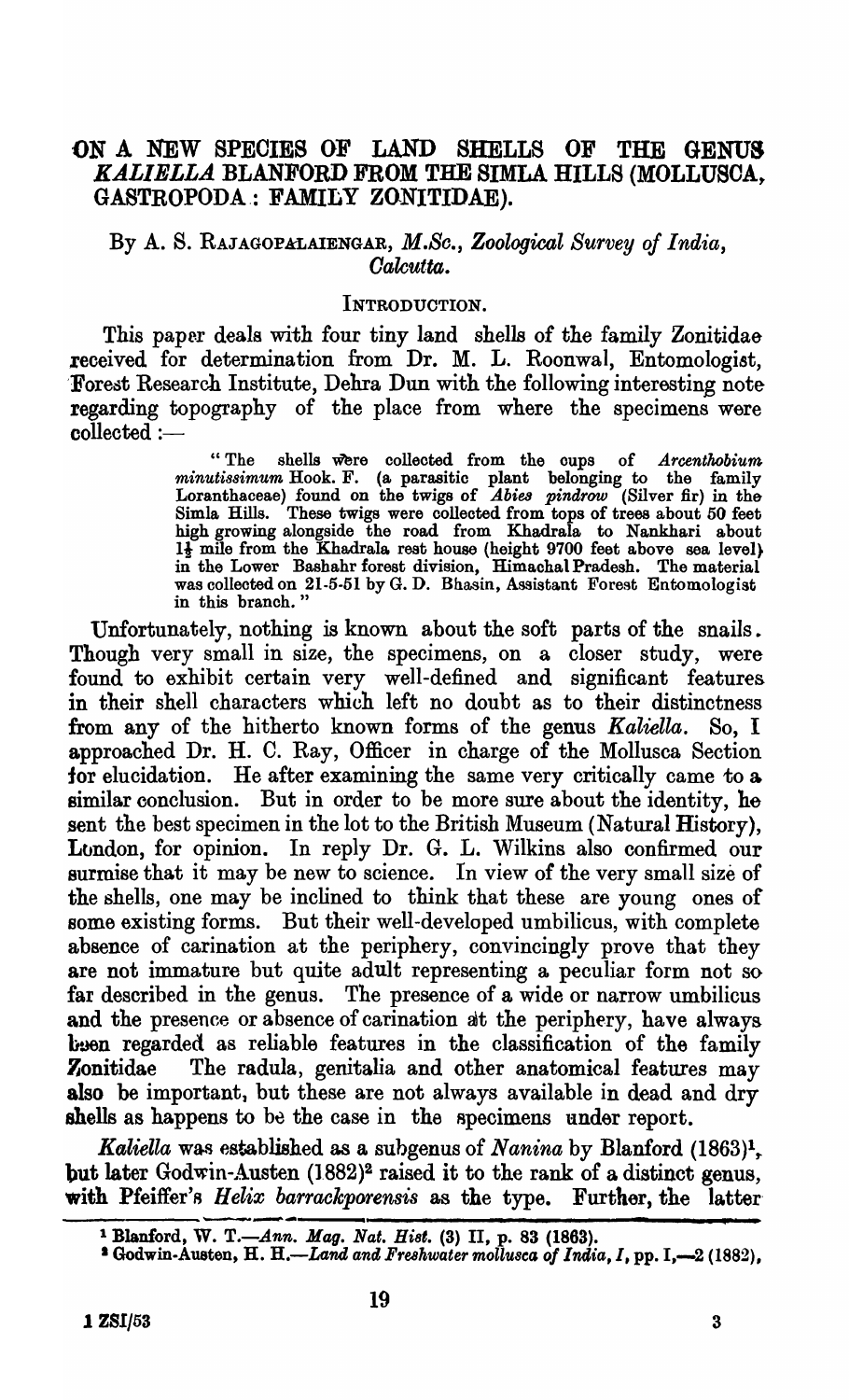(1908)1 provisionally arranged all the species of this genus under three different groups without applying any name to any one of them. The peculiarities observed in the specimens under report are so striking that they hardly permit of their inclusion into any of Godwin-Austen's groups. This may necessitate the creation of a separate section or subgenus for them. But since no definitely designated subgenera exist in this genus, I would not like to create one with the limited material in hand.

Although the collection data could hardly be more precise and complete than the one already supplied by Dr Roonwal, it still leaves one in doubt about the bionomics of the animal. The occurrence of shells in one of the cups of *Arcenthobium minutissimum* (as shown in



Text fig. (Nat. size).-A twig of *Abies pindrow* having outgrowths of oups of the parasitio plant *Arcenthobium minutissimum.* C. The cup in which the shells of Kaliella *bhasini.* sp nov. were found.

text-fig. 1) at a height of about 50 feet from the ground is really noteworthy and it may lead one to think that the occupants (the animals) were possibly arboreal in habits. But it is difficult to say anything more on this point wjthout any knowledge of the life-history, bionomics and anatomy of the soft parts of the snail concerned.

<sup>&</sup>lt;sup>1</sup> Godwin-Austen, H. H.-Fauna Brit. Ind. (Mollusca Testacellidae and Zonitidae), pp. 258, 262, 264, 266, 270, 272, 273, 274 (1908).